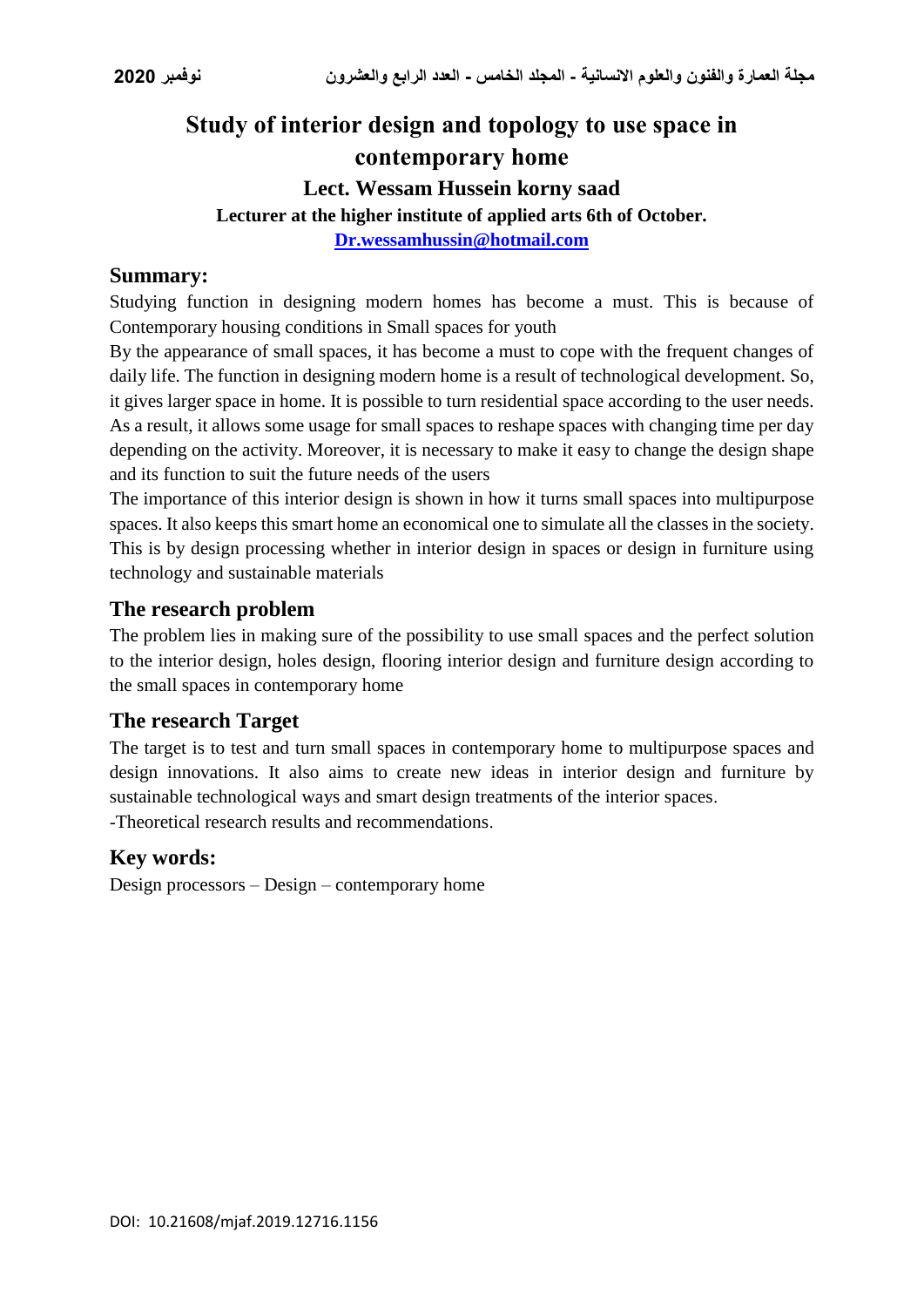





**Picture 3) illustrates a design by the designer Karim Rashid for the idea of distributing the brushes in a studio with a streamlined idea and furniture in harmony with the architectural line of design**